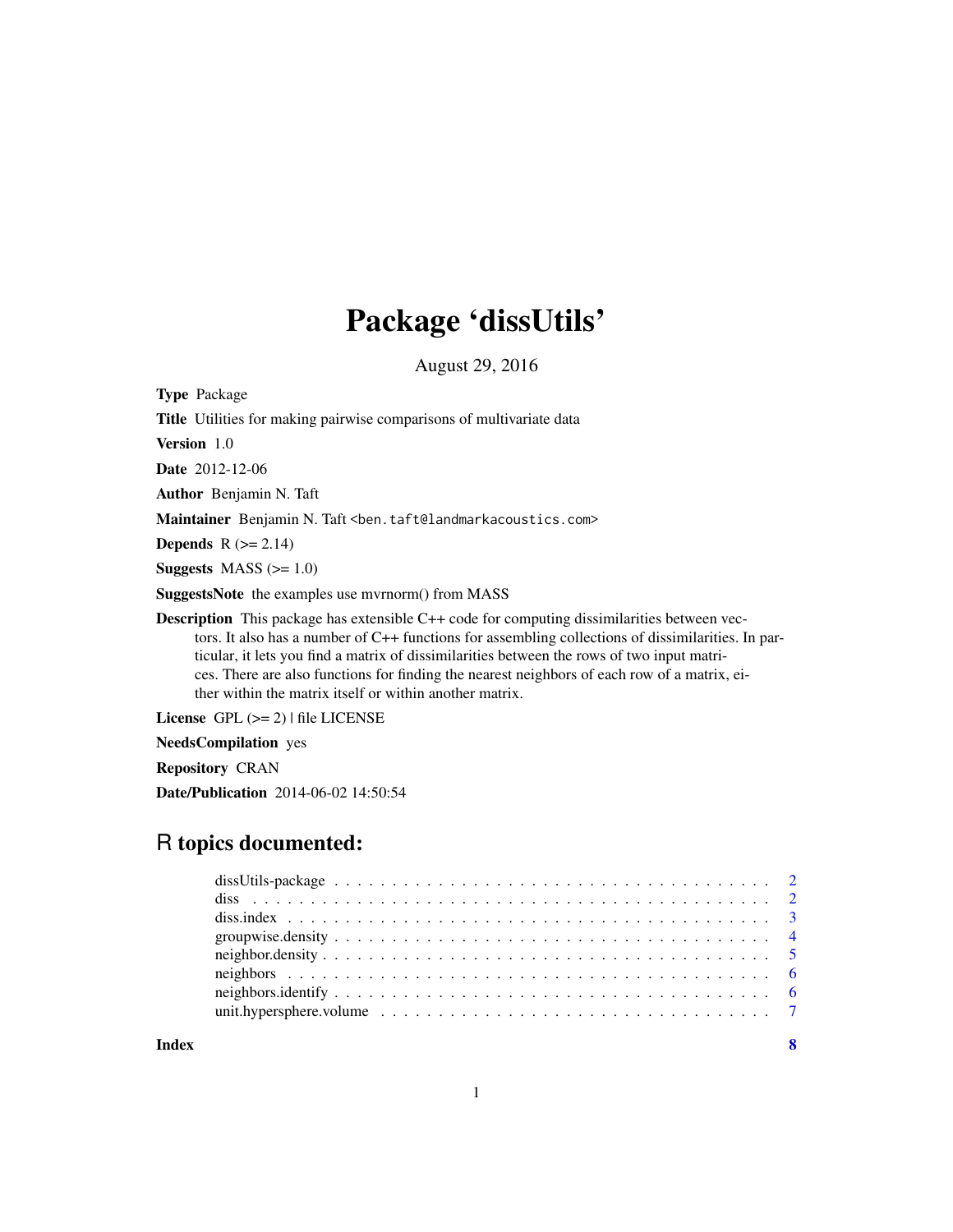<span id="page-1-0"></span>

#### Description

This package has extensible C++ code for computing dissimilarities between vectors. It also has a number of C++ functions for assembling collections of dissimilarities. In particular, it lets you find a matrix of dissimilarities between the rows of two input matrices. There are also functions for finding the nearest neighbors of each row of a matrix, either within the matrix itself or within another matrix.

#### Details

| Package: | dissUtils   |
|----------|-------------|
| Type:    | Package     |
| Version: | 0.1         |
| Date:    | 2012-12-06  |
| License: | $GPL (= 2)$ |

| diss                    | Dissimilarities Between Vectors                 |
|-------------------------|-------------------------------------------------|
| diss.index              | Convert Indices from Distance Object to Matrix  |
| groupwise.density       | <b>Compare Spatial Densities Between Groups</b> |
| neighbors.identify      | Find Neighbor Indices                           |
| neighbor.density        | N-Dimensional Neighbor Density                  |
| neighbors               | <b>Find Nearest Neighbor Distances</b>          |
| unit.hypersphere.volume | Helps When Calculating Densities                |

<span id="page-1-1"></span>diss *Many Different Ways to Quantify Dissimilarities Among Multivariate Data*

#### Description

this function will create a distance object corresponding to the dissimilarities between rows in a matrix X, or a matrix of dissimilarities between the rows of matrices X and Y

#### Usage

diss(X, Y = NULL, method = "euclidean", init.info = NULL)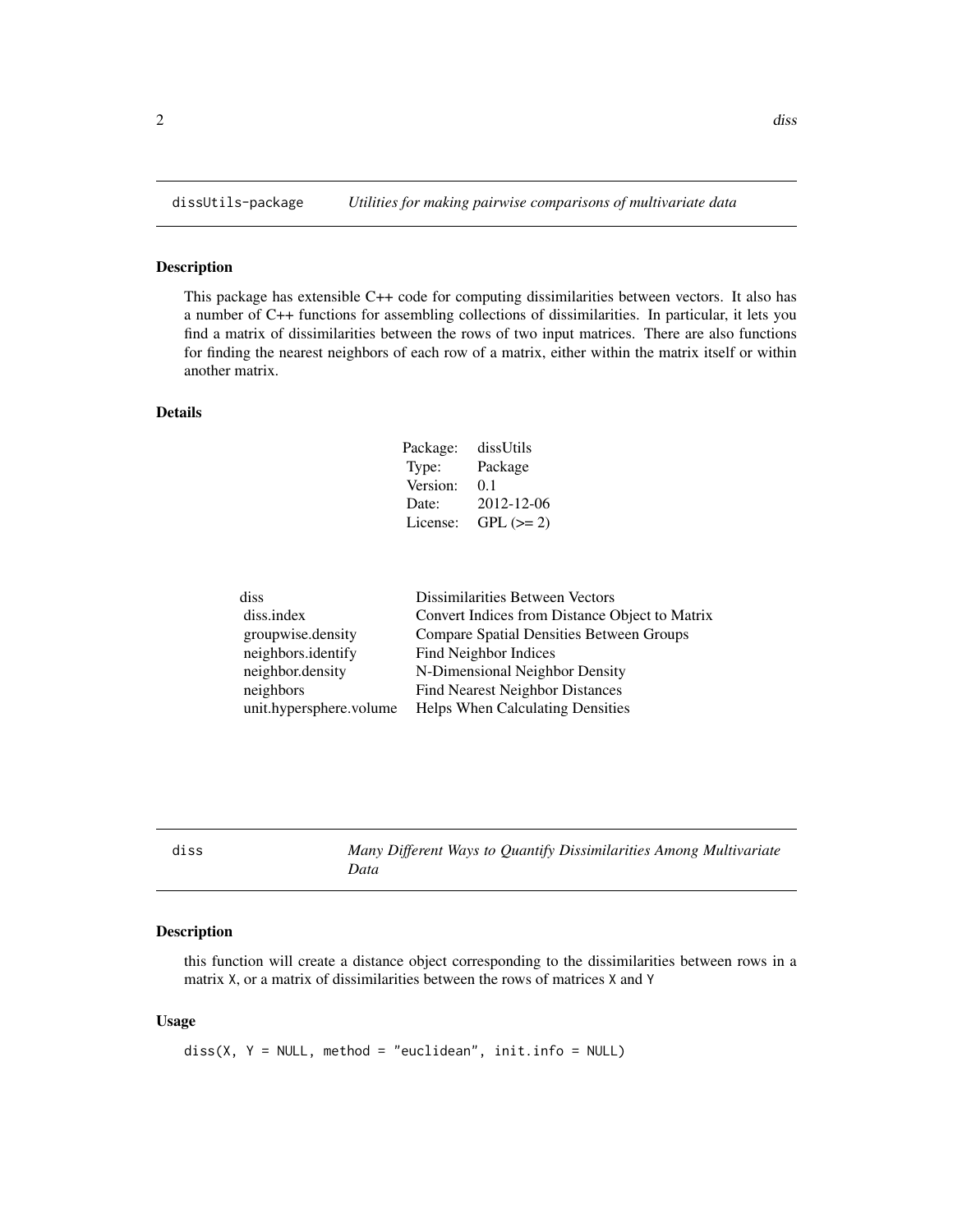#### <span id="page-2-0"></span>diss.index 3

#### Arguments

| X                 | a matrix of numeric data                                                                                           |
|-------------------|--------------------------------------------------------------------------------------------------------------------|
| Υ                 | a second matrix of numeric data, which must have the same number of columns<br>as X                                |
| method            | a character string that uniquely matches one of the following:                                                     |
| <b>braycurtis</b> | Bray-Curtis difference, should use proportions                                                                     |
| canberra          | Canberra difference, should use proportions                                                                        |
| chebyshev         | Largest difference in any one dimension, like in chess                                                             |
| covariance        | You may want to transpose the data before using this                                                               |
| euclidean         | multivariate 2-norm                                                                                                |
| equality          | the sum of exactly equal elements in each row                                                                      |
| hellinger         | Hellinger difference                                                                                               |
| jaccard           | Jaccard distance                                                                                                   |
| mahalanobis       | Euclidean distance after scaling and removing covariance, which you can supply with init. info                     |
| manhattan         | The sum of each dimension, no diagonal movement allowed                                                            |
| minkowski         | arbitrary n-norm, so that init.info=2 yields "euclidean" and init.info = Inf yields "chebyshev" (but don'          |
| pearson           | Pearson product-moment correlation, you may want to transpose the data                                             |
| procrustes        | Doesn't scale or rotate, just treats the vectors as matrices with init. info columns and calculates total distance |
|                   |                                                                                                                    |

init.info some methods require additional information. see above

#### Value

if is.null(Y), returns a distance object containing pairwise dissimilarities between the points in X.

if is.matrix(Y), returns a nrow(X) by nrow(Y) matrix containing pairwise dissimilarities between each point in X and each point in Y.

diss.index *Convert Indices from Distance Object to Matrix*

#### Description

Given an index into a distance object of Size N, finds the coordinates of the same pairwise dissimilarity in an N by N matrix of dissimilarities

#### Usage

diss.index(index, N)

#### Arguments

| index | the position of the item in the distance object                   |
|-------|-------------------------------------------------------------------|
| N     | the Size of the distance object, the number of points it compares |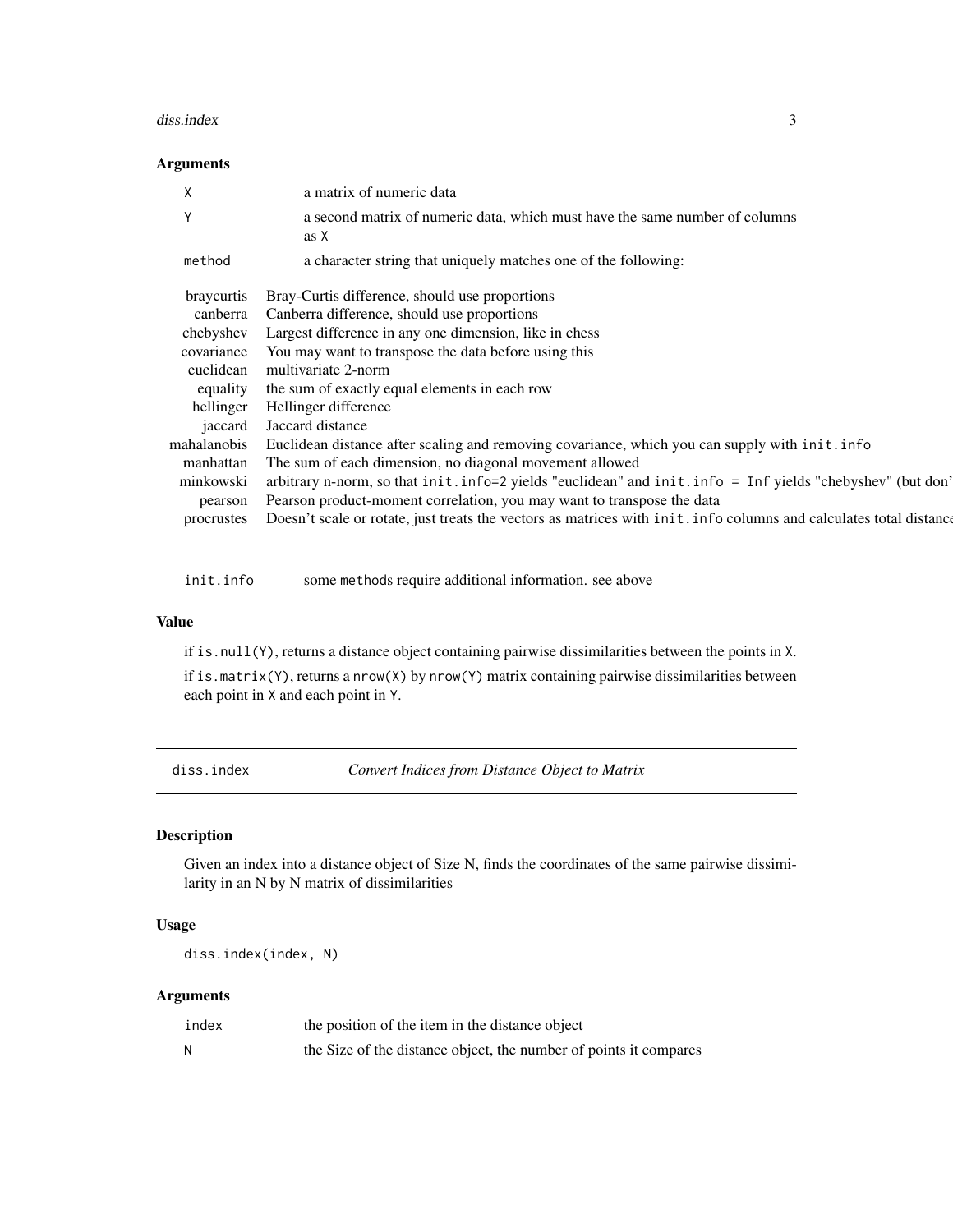#### See Also

[dist](#page-0-0)

#### Examples

```
## The function is currently defined as
function (index, N)
{
  i \leftarrow floor(.raw.i(n, ix));
 return(c(i = i, j = .calc.j(i, n, ix)));}
```
groupwise.density *Searches Subsets for Nearest Neighbor Densities*

#### Description

In order to compare the distributions of different groups within the same multivariate space, calculates the nearest-neighbor densities of each point in the whole data set according to the distribution of each subset.

#### Usage

```
groupwise.density(X, groups, method = "euclidean", p.neighbors = 0.01, init.info = NULL)
```
#### Arguments

| X           | a matrix of numeric data                                                                                                                                                               |
|-------------|----------------------------------------------------------------------------------------------------------------------------------------------------------------------------------------|
| groups      | a factor or vector that can be coerced into a factor, specifying which group each<br>row of X belongs to.                                                                              |
| method      | see diss                                                                                                                                                                               |
| p.neighbors | the proportion of each groups neighbors that should be visited. Proportions<br>are necessary when groups have different sizes because otherwise the densities<br>aren't as comparable. |
| init.info   | see diss                                                                                                                                                                               |

#### Value

an  $nrow(X)$  by  $nlevels(as.factor(groups))$  matrix of nearest-neighbor density estimates.

<span id="page-3-0"></span>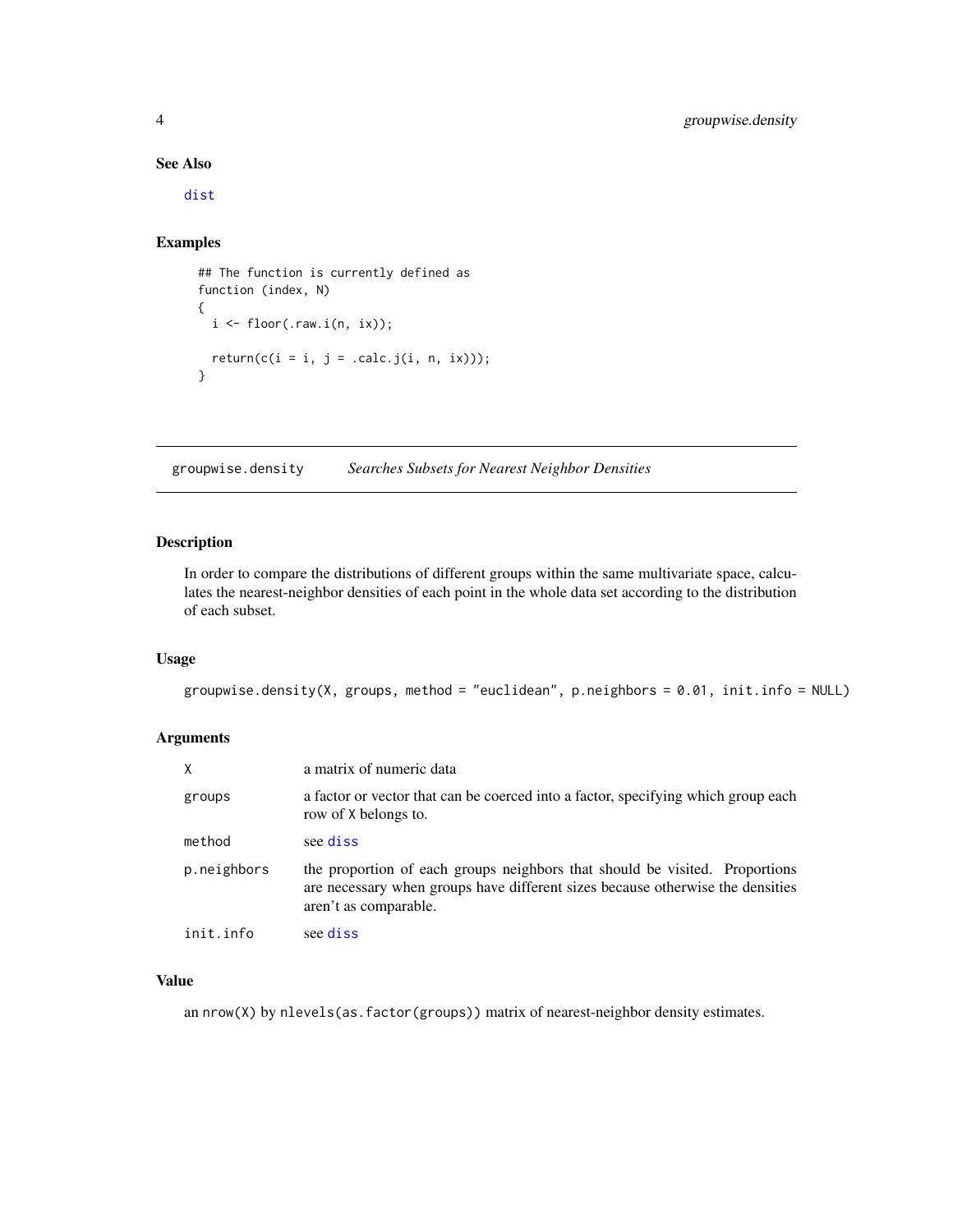<span id="page-4-0"></span>neighbor.density *Calculate Multidimensional Densities from Neighbor Distances*

#### Description

neighbor.density estimates the density around a point by accounting for the dimensionality of the space the neighbors are in, the total number of points in the space, and how many neighbors are found at least as close to the point as the density given.

#### Usage

```
neighbor.density(neigh.dists, D, k, N)
```
#### Arguments

| neigh.dists | a vector of distances between members of a multivariate data set and their kth-<br>nearest neighbor                                                                                                            |
|-------------|----------------------------------------------------------------------------------------------------------------------------------------------------------------------------------------------------------------|
| D           | the number of dimensions of the multivariate space                                                                                                                                                             |
| k           | the number of neighbors found around each point within the hyperspheres with<br>radii given in neigh.dists                                                                                                     |
| Ν           | the total number of points in the data set from which the neighbors are drawn.<br>This may not be equal to length (neigh. dists) if the neighbors are in a sepa-<br>rate data set from the points of interest. |

#### Value

a numeric vector of densities

#### References

http://en.wikipedia.org/wiki/N-sphere

#### Examples

```
## The function is currently defined as
function (neigh.dists, D, k, N)
{
   radius <- unit.hypersphere.volume(D)
   return(k/(N * radius * neigh.dists))
 }
```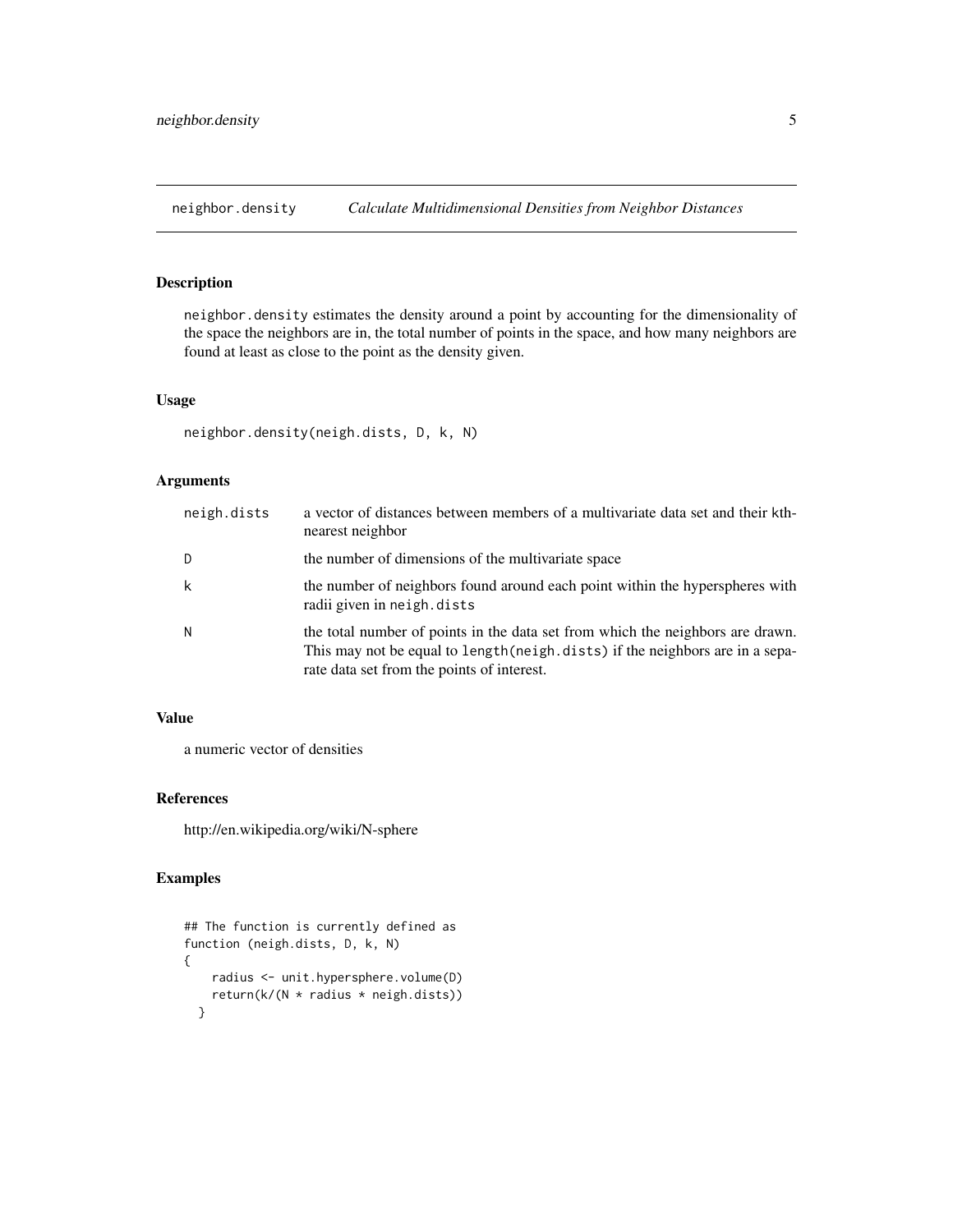<span id="page-5-0"></span>

#### Description

Given one (or two) multivariate data sets, a difference method, and k neighbors to search for, neighbors finds the k points in the data set (or the second data set) that are closest to each point in the data set (or the first data set)

#### Usage

```
neighbors(X, Y = NULL, method = "euclidean", n.neighbors = 1, init.info = NULL)
```
#### Arguments

| X           | a matrix of numeric values                                               |
|-------------|--------------------------------------------------------------------------|
| Y           | an optional second matrix that must have the same number of columns as X |
| method      | one of the method choices from diss                                      |
| n.neighbors | an integer between 1 and $nrow(X)$ (or $nrow(Y)$ , if it is not null)    |
| init.info   | some difference methods require additional information, see diss         |

#### Value

returns an nrow(X) by n.neighbors matrix of distances

neighbors.identify *Find Neighbor Indices*

#### Description

Uses a distance object and a vector of known distances to identify the neighbors that correspond to those distances.

#### Usage

```
neighbors.identify(neighbor.matrix, all.dists)
```
#### Arguments

| neighbor.matrix |                                                                               |
|-----------------|-------------------------------------------------------------------------------|
|                 | a matrix of distances to neighbors                                            |
| all.dists       | either a distance object or a matrix of distances such as is produced by diss |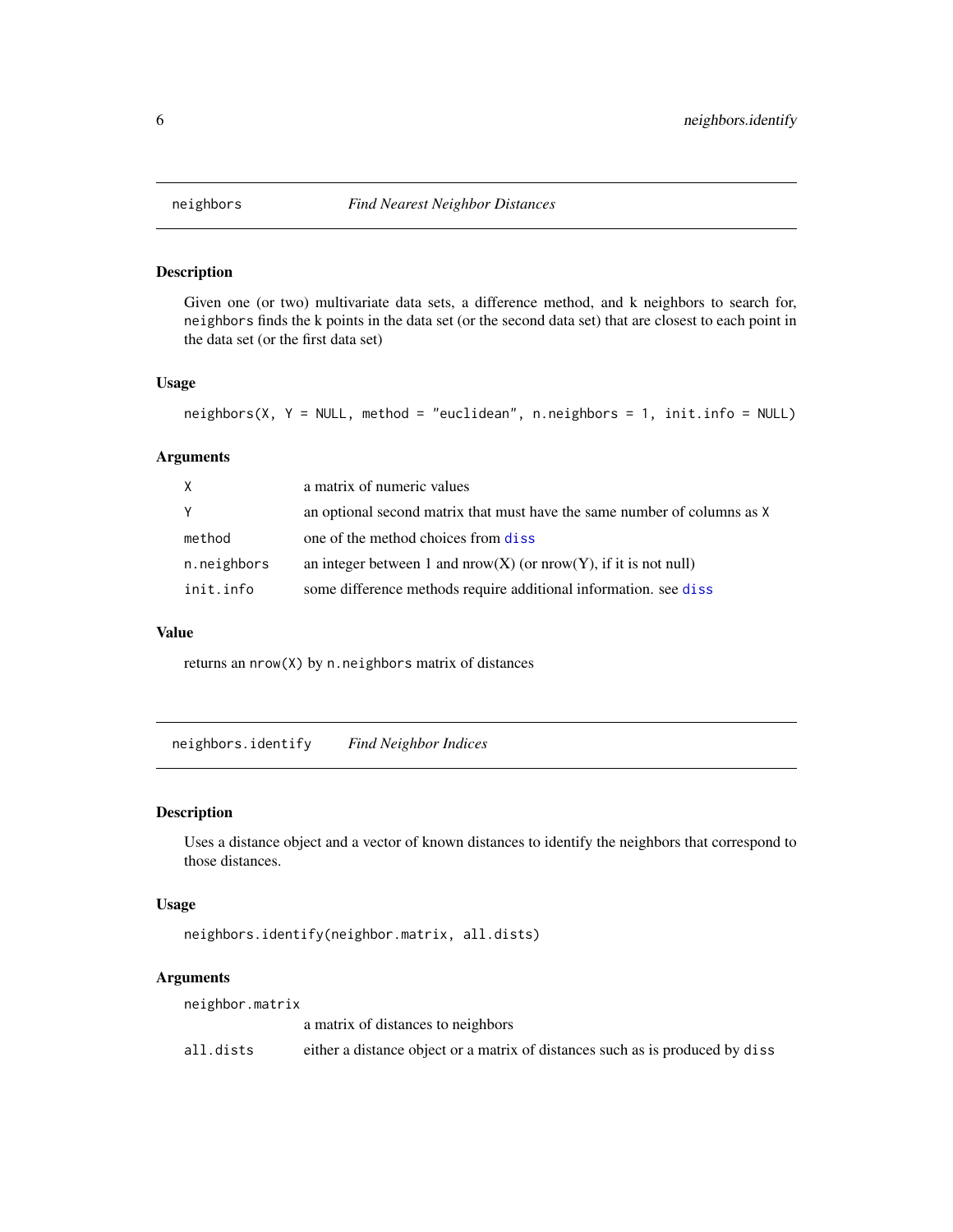#### <span id="page-6-0"></span>unit.hypersphere.volume 7

#### Value

a dim(neighbor.matrix) matrix of integer indices between 1 and all.dists\$Size or ncol(all.dists)

#### See Also

[diss](#page-1-1), [dist](#page-0-0)

unit.hypersphere.volume

*Helps When Calculating Densities*

#### Description

Finds the volume of a hypersphere in R^D with radius one.

#### Usage

unit.hypersphere.volume(D)

#### Arguments

D the number of dimensions that the hypersphere extends into

#### Value

the volume of the unit hypersphere

#### References

http://en.wikipedia.org/wiki/N-sphere